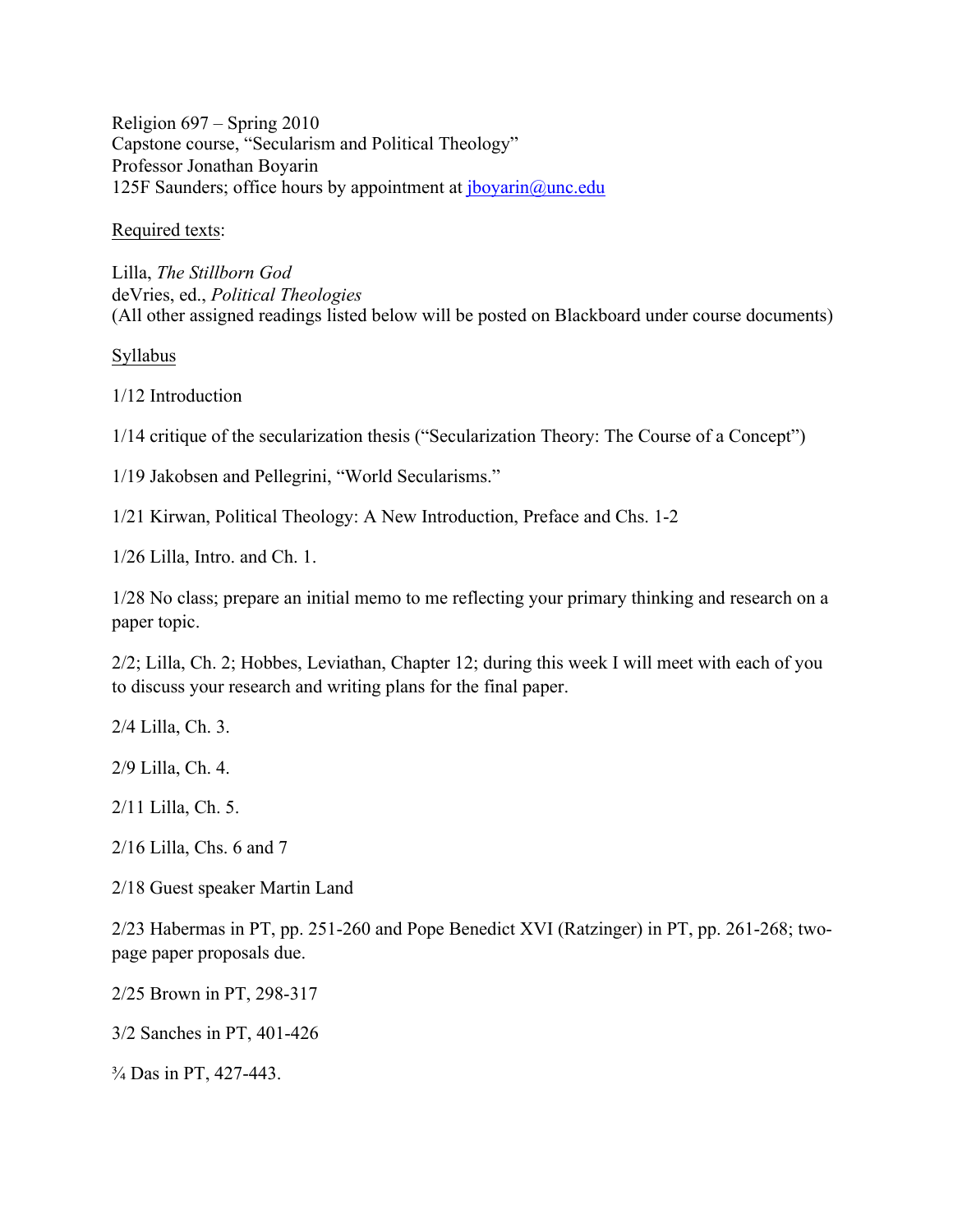March 9 spring break

March 11 spring break

3/16 Valenta in PT, 444-474

3/18 Asad in PT, 494-526

3/23 Prato in PT, 557-587; interim reports on paper progress due by e-mail (if you are encountering problems, be specific so I can help you!).

3/25 No class

3/30 meet without professor to workshop paper progress

4/1 (this session may be by Webcam) Bennett in PT, 602-616

4/6 no class Passover; paper drafts due by e-mail, 11:00 p.m.

4/8 presentations

- 4/13 presentations
- 4/15 presentations
- 4/20 presentations
- 4/22 presentations
- 4/27 presentations
- 4/29 11:00 p.m. final papers due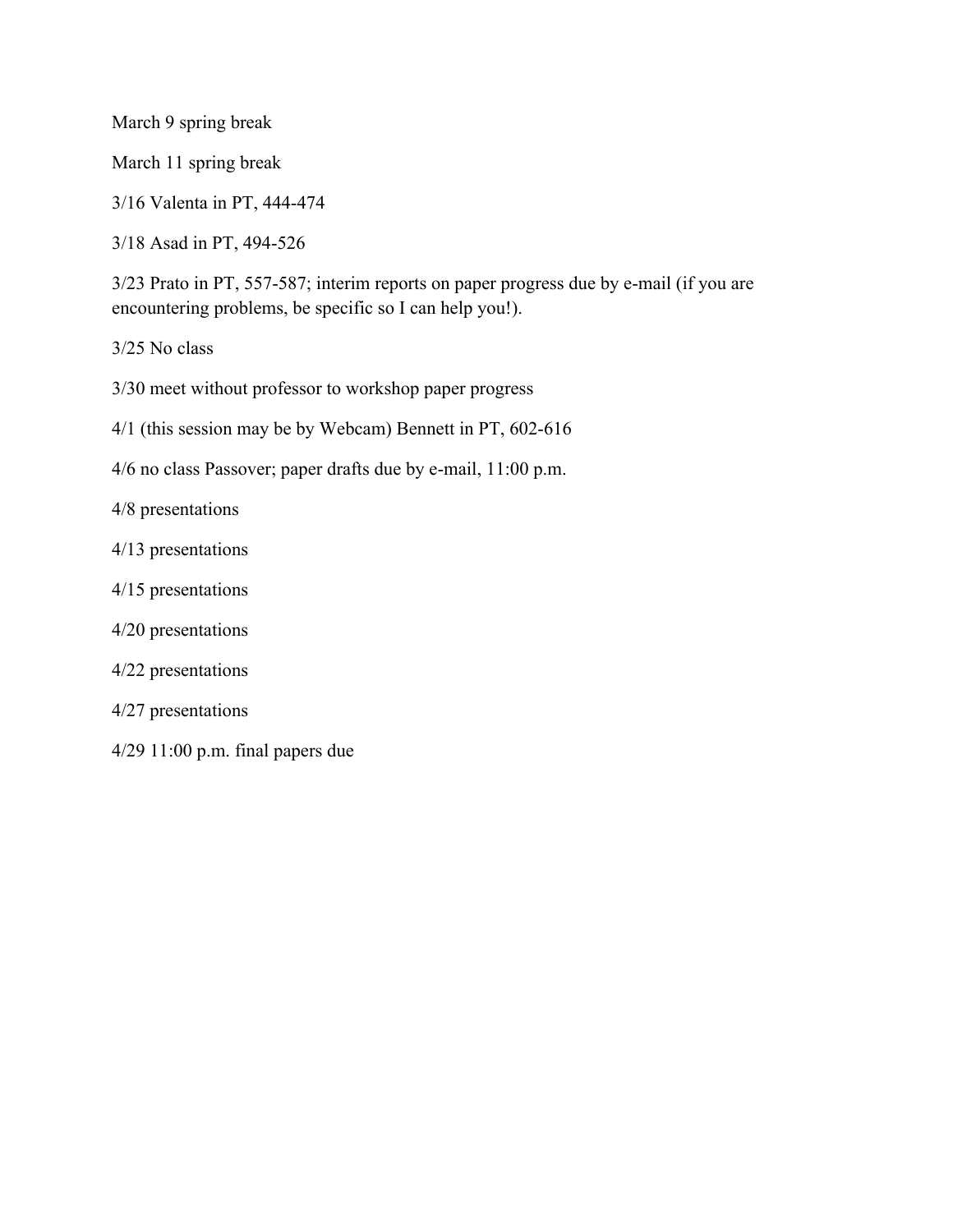#### Student responsibilities and grading criteria:

- 1. Submission of discussion points on Blackboard, by 11:00 a.m. of the day on the class is being held (one half of the students in the class will be responsible for posting substantial discussion points every other class session). These discussion points should be no longer than 150 words. They should not be summaries of the reading, but "points of entry" into the discussion-something that struck you as insightful, or problematic, or puzzling, or pertinent to the larger issues of the class. Cumulatively these will constitute-10% of your grade.
- 2. Take-home examination following last class at which we will be discussing Lilla (February 16), due in class at the next class session (February 18)-20%.
- 3. Group (3 students per group) responsibility for leading class discussion of one of the assigned readings in Political Theologies. I will grade these on the liveliness and lucidity of your class leadership, your teamwork, and your engagement of your fellow students in the discussion-10%.
- 4. Active participation in class discussions-10%.
- 5. Conference-style presentation of your research topic-10%.
- 6. Final paper-40%.

Please note: As a capstone course, this is an advanced research seminar. To underscore what I've just written, this means you should be prepared (a) to share responsibility for making class discussions dynamic, through submission of your discussion points and especially your participation in class discussion and your creative and carefully planned group direction of one class session; (b) to help lead one class discussion as though you (and your co-leaders) were the professor; and (c) to write a research paper that reflects careful consideration of the syllabus as well as the accumulated critical and substantive knowledge you have acquired as a UNC undergraduate, and especially as a major in the Religious Studies department. My standard for grading the final papers, in particular, will be a paper that you would be confident submitting as a writing sample for a graduate school application.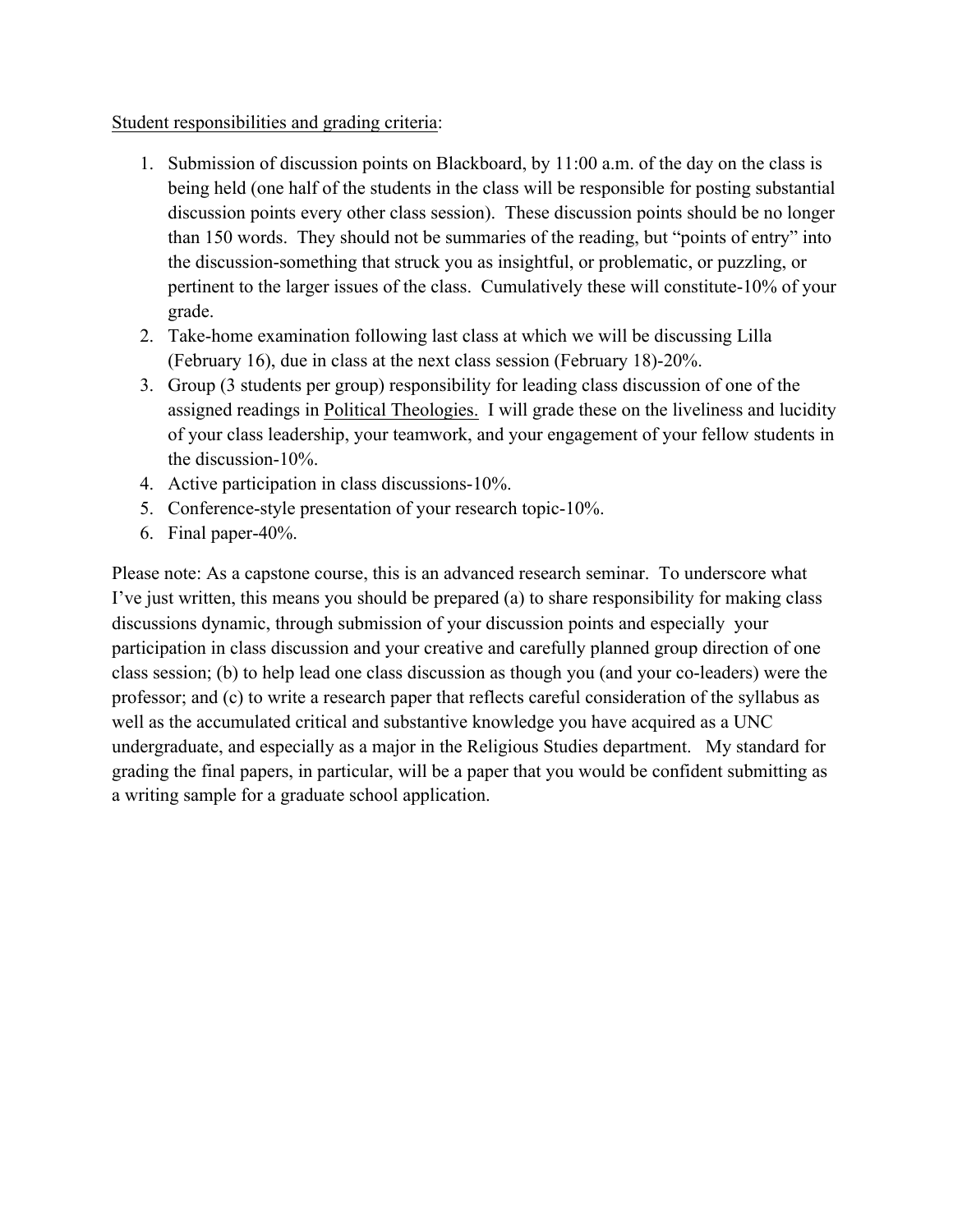# **GUIDELINES FOR FINAL PAPER**

THIS CAN BE AN OPPORTUNITY RATHER THAN A CHORE (ADMITTEDLY, IT'S A LOT OF WORK IN ANY CASE) IF YOU TAKE SOME OF THESE HARD-EARNED (BY ME) LESSONS TO HEART. I want *great* papers from all of you, not least so that I can come back next year and do it again as an enthusiastic teacher who expects and gets creative and solid work from his students.

#### Start thinking about your topic NOW:

Start from things you know or things you don't know but are already intrigued by. There should be plenty of both at this stage of your undergraduate career. The theme of this capstone-in very simple terms, the relation of any and all things religious to government and to any and all things political, and to secularism viewed either as a kind of "religion without religion" or as the sphere of non-religious discourse-is very, very broad. How might that theme be related to:

Previous coursework you've done in Religious Studies and related fields, whether on particular traditions or different scholarly approaches;

Research questions that arise out of your previous course work, but that you haven't had a chance to follow up on; or

Work that you think you might be doing once you graduate from our department?

Also, look through the entirety of the reader that I'm making you buy and carry around-*Political Theologies*, what a monster! and see how much fascinating (?) stuff we're not going to get to read together in class. That might get you started.

I've placed a number of other useful sources on secularism and political theology on reserve at the undergraduate library-go browse these in further quest of brilliant topic ideas.

## General guidelines and instructions:

 

Proposals: I need to know what you're planning to write about (and hope to see evidence that you've *already* realized that your first idea was too broad, and have narrowed it down); how you plan to go about creating a focused discussion of that topic that takes account of existing scholarship and adds the results of your own new research and critical insights; and, if at all possible, some hints about what position you might end up taking, if you had to show your cards at this early date (this is one way in which a proposal, which is prospective, differs from an abstract, which is retrospective). In addition, I want to see an annotated initial bibliography, including at least TEN sources, $<sup>1</sup>$  eight of which must be scholarly books or articles; no more than</sup>

<sup>1</sup> Actually, ten is *not* a lot: if it's a feasible topic and you're doing timely and reasonably efficient research, you'll find them fairly easily. If you're not finding them, consider modifying the topic-that's one reason why I want you to do this legwork up front. You may well and you probably will need at least a few more sources for a really solid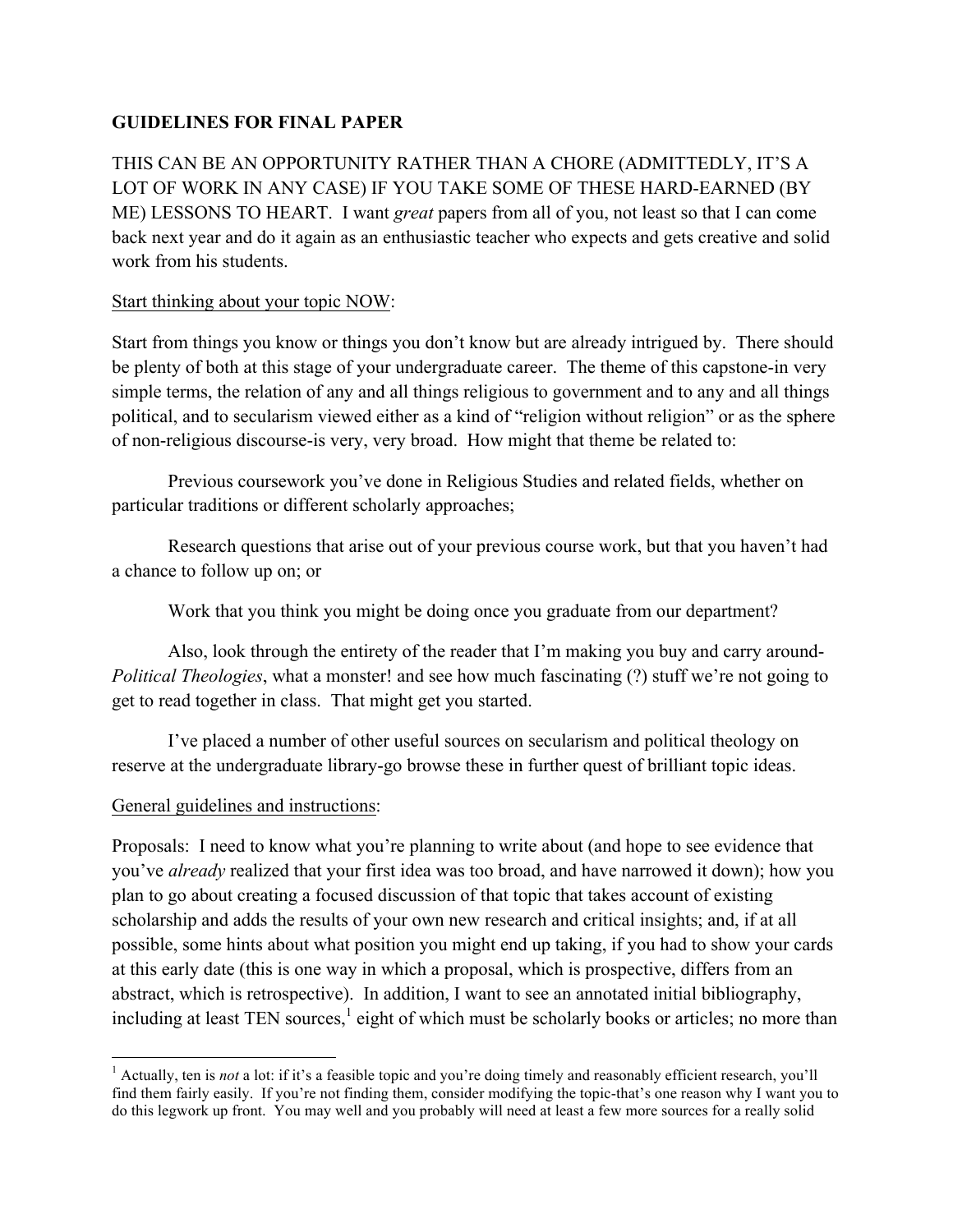two of which may be from the same edited volume; and no more than two of which may be on the course syllabus. Your proposal should be 400-500 words long (that's relatively long for a paper proposal, but I want to see some detail.)<sup>2</sup>

## Finding sources:

For research help, *consult a research librarian* at Davis or at the undergraduate library; that's their job and they're thrilled to be asked.

Sources do not appear magically; even in the age of Google, it takes time to (a) *identify* good sources and (b) *acquire* them. (What will you do if you realize two days before the paper's due that a key source is only in print and is checked out or "just not there?").

Do not assume sources are alternatively (a) not available electronically or (b) available electronically-find out (e.g., through the library catalogue and through "e-journals" on the library catalogue).

When you find a printed source (especially a book), go to the stacks to retrieve it and *see what else is around it*: remember, there's some logic to the cataloguing system.

When you've got one good source, *acquire it* (in print or online) and look at *its*  bibliography-that should be a great finding tool in itself.

Internet sources may certainly be used in the final paper, but may not be included in your preliminary bibliography. Wikipedia and similar online sources may be cited as representative of readily available information, but not as sources of factual or critical authority, especially if (like Wikipedia) they are unsigned.

## Organization, etc.:

Total length: 5,000-6,000 words, *exclusive of abstract and bibliography* (in the neighborhood of 18-22 pages, but please regard the word count, rather than the number of pages, as definitive).

Must include a descriptive abstract; see http://www.unc.edu/depts/wcweb/handouts/abstracts.html

See the Writing Center's document on writing papers in Religious Studies: http://www.unc.edu/depts/wcweb/handouts/religious\_studies.html

<u> 1989 - Andrea Santa Andrea Andrea Andrea Andrea Andrea Andrea Andrea Andrea Andrea Andrea Andrea Andrea Andr</u> paper, but I will not final bibliographies including many sources that are not really utilized in the body of the paper. Also, if you're having trouble finding sources on a given topic it may indicate that the topic isn't really "given" yetthat is, you haven't clearly identified what you plan to write about. So looking for sources may help you clarify the substance of your topic as well.

north/assignments/Term%20Paper%20Proposal%20Guidelines.html (but follow my requirements, not hers, about the number of sources on your preliminary bibliography).

<sup>&</sup>lt;sup>2</sup> For another professor's way of saying basically the same thing, see http://ocw.nd.edu/arabic-and-middle-eaststudies/islamic-societies-of-the-middle-east-and-